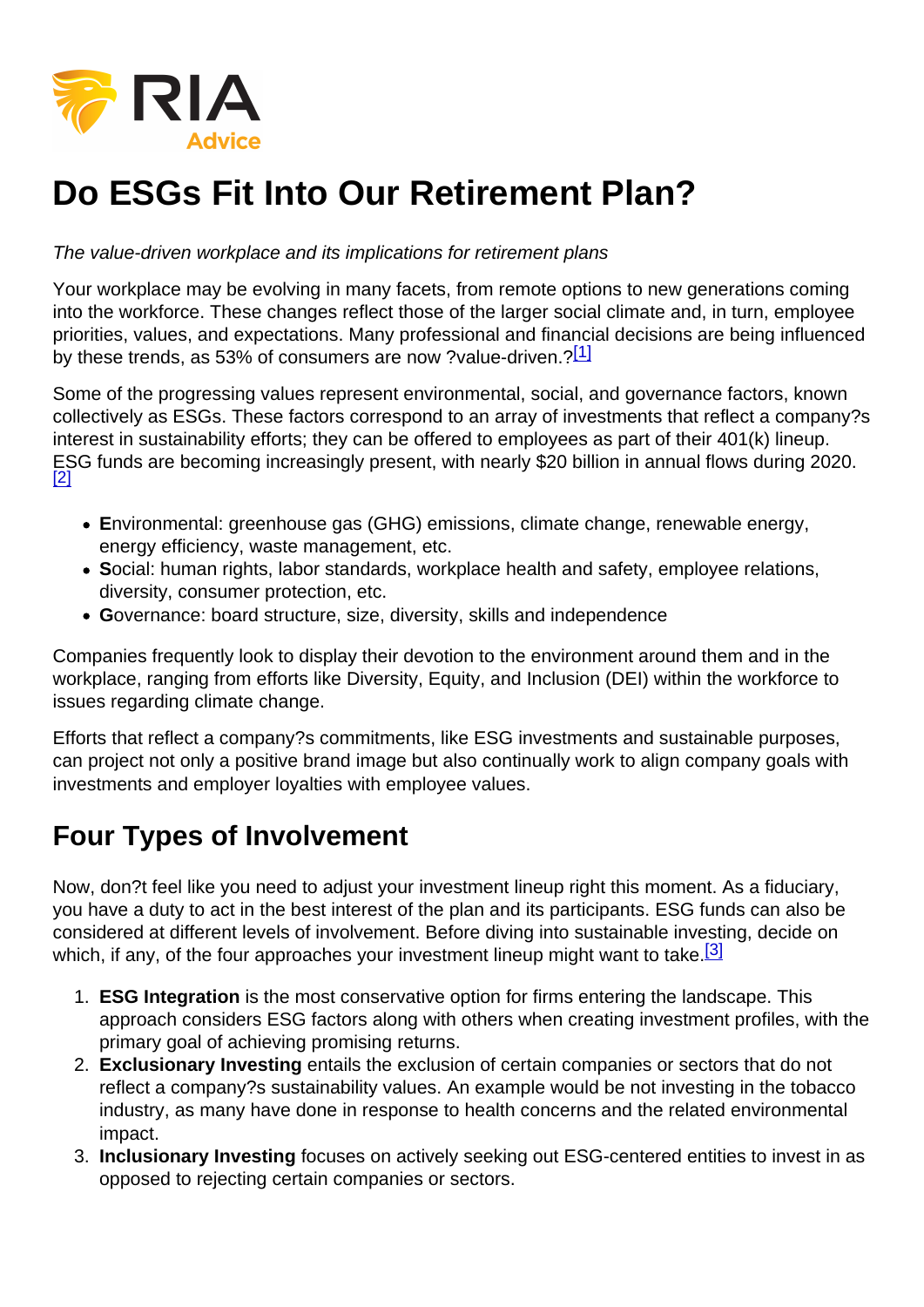4. Impact Investing is the most engaged strategy, where a company dedicates its investing practices to achieving a positive difference in an environmental or social arena in addition to producing returns for its employees.

## What Do You Believe In?

To get an idea of what sustainable topics you, your firm, and your employees may resonate with and consider investing in, the United Nations Sustainable Development Goals (SDGs) can help.<sup>[4]</sup> These goals ?address the global challenges [the world] face[s], including poverty, inequality, climate change, environmental degradation, peace and justice?, and are the focus of many ESG funds.<sup>[5]</sup>

Examples of the SDGs:

- Good Health and Well Being
- Gender Equality
- Affordable and Clean Energy
- Decent Work and Economic Growth
- Sustainable Cities and Communities
- Climate Action

Identifying your firm?s values and objectives can help reveal the best ways to align with those of current and future employees and learn how they want their benefits packages to be structured.

## Looking to the Future

As new generations enter the workforce, they expect diverse and sustainable portfolios. More than 85% of all investors now express interest in ESG investments, specifically those addressing global warming and climate change.<sup>[6]</sup> This percentage increases with each younger generation - the future of the American workforce. Sustainability, the impact of plastic on the oceans, and data fraud and theft are also top considerations for consumers interested in ESG fund investment.<sup>[7]</sup>

ESG funds may be a promising element of 401(k) investment lineups for plans, employers, and employees in the coming years. Consider if and how they represent your firm and its employees, but more importantly, how they may or may not fulfill your fiduciary duty to act in the best interest of your plan and its participants.

As ESGs become more readily available and your company continues to evolve, we are here to help by discussing your options and identifying efforts that may help align your company with future goals and employee values.

[1[\]?Sustainable Investing for a Sustainable Business.? New York Life Investments, 2019.](/nas/content/live/realinvestment/pdf_converter/about:blank)

[2[\]Hale, Jon. ?Sustainable Funds U.S. Landscape Report.? Morningstar Direct, 10 Feb. 2021.](https://www.morningstar.com/content/dam/marketing/shared/pdfs/Research/Sustainable_Funds_Landscape_2021.pdf?utm_source=eloqua&utm_medium=email&utm_campaign=none&utm_content=27482)

[3[\]?New York Life Investments Guide to ESG Investing.? New York Life Investments, 2020.](https://www.newyorklifeinvestments.com/assets/documents/brochures/guide-to-sustainable-investing.pdf)

[4[\]?The 17 Goals | Sustainable Development.? United Nations, United Nations, 2015.](https://sdgs.un.org/goals)

[5[\]?Take Action for the Sustainable Development Goals ? United Nations Sustainable](https://www.un.org/sustainabledevelopment/sustainable-development-goals/) [Development.? United Nations, United Nations, 2015.](https://www.un.org/sustainabledevelopment/sustainable-development-goals/)

[6[\]?Sustainable Investing for a Sustainable Business.? New York Life Investments, 2019.](/nas/content/live/realinvestment/pdf_converter/about:blank)